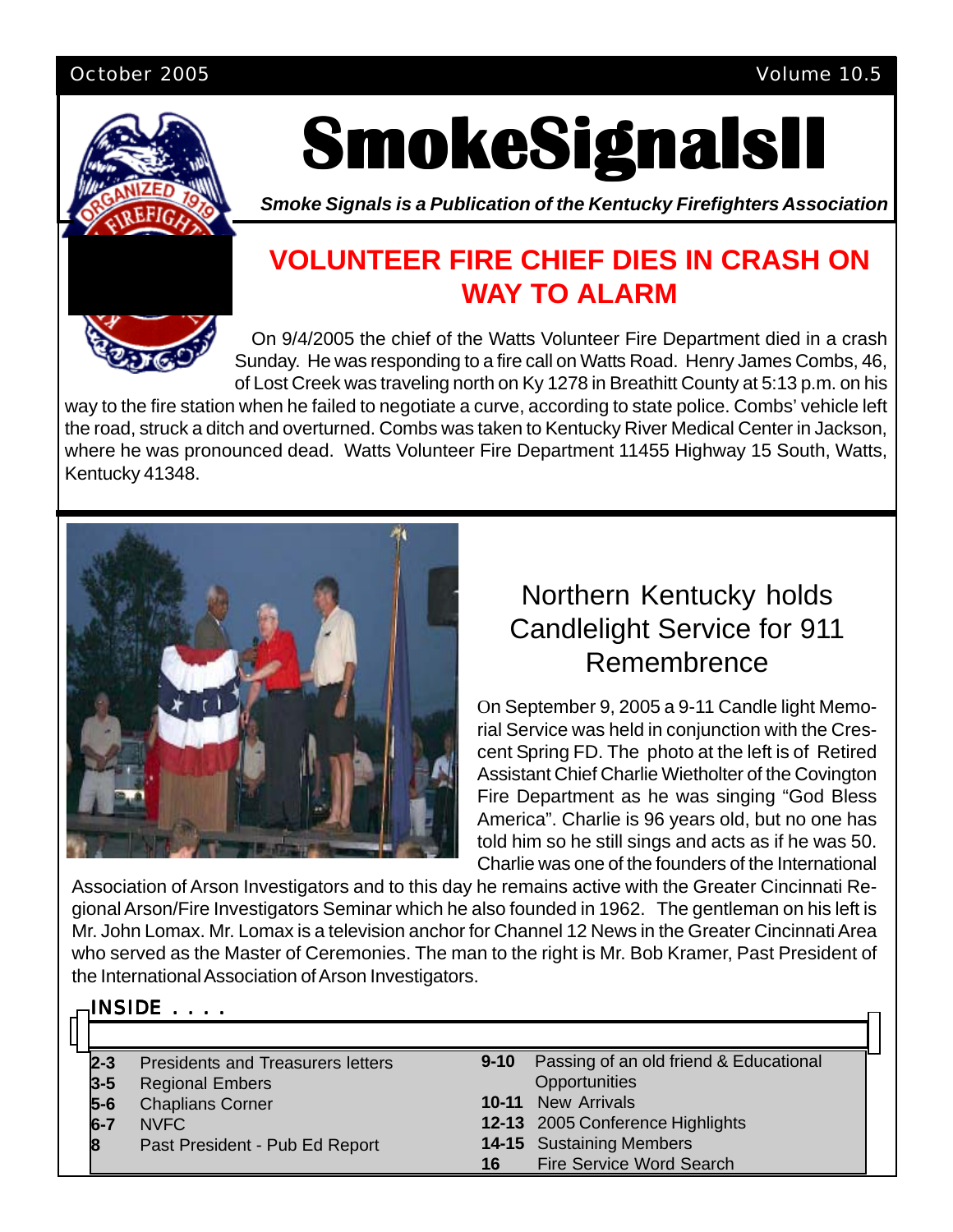

#### From the KFA Presidents Desk

By the time you are reading this, I will have been in the office of President for the KFA for a little over two months.

I would like to take this opportunity to tell you a little about myself. I started in the fire service in 1974 when I joined the Campbellsville & Taylor County Volunteer Fire Department. During the next five years, I first became a firefighter/engineer, then Engineer/Trainer for our county fire department. The chief of our city department asked me to join the city fire department as a full time engineer for the city in 1979. Over the next several years, I rose up through the ranks of the fire service to Sergeant for four years, to Lieutenant for four years, then to Captain for seven years. In 1994 the Mayor asked me to take the Fire chief position for the City of Campbellsville after the retirement of our chief, Jimmy Cox. In 1998, the Lake Cumberland Firefighter Association voted me into the office of  $7<sup>th</sup>$ Vice President for KFA. That seven year journey, has brought me to where I am today President of the KFA.

The officers and committee members of the KFA are continuously working for all of you, the firefighters of Kentucky. Through activities like, state fire school, Pub-Ed/Fire Prevention, our EMS committee and even with the sad duties of firefighter funerals, all these we assist with. We also have a lobbyist in Frankfort that is always working for you.

Another one of the many benefits of the KFA is the publication you are reading. I would like to thank all of the people it takes to make the KFA the great organization that it is.

I am looking forward to working with the Fire Commission, Kentucky Professional Firefighter's Association, State Fire Marshal's office and the Fire Chiefs' Association as well as many other organizations.

If you are not currently a member of the Kentucky Firefighter Association then take the time to join now, either through a personal membership or by encouraging your department to join. Remember our state motto United We Stand Divided We Fall, this is not just for the state it goes for our fire service also. We always need input from all the firefighters and their

departments on what you need to improve your department. So speak up! Together we can accomplish just about anything.

I am looking forward to serving you, the firefighters of the great State of Kentucky.

Sincerly Your President

*Allen Johnson*

Treasurer's Notes by Terry Keller



Northern Kentucky departments are the proud receipt of the first round F E M A grants. Orangeburg Fire & Rescue, which supports the Maysville Fire Department, was awarded \$66,291 to replace 30-year old breathing apparatus. Williamstown Volunteer Fire Dept. was awarded \$54,826 to provide mandatory medical surveillance and health screenings and the Dry Ridge Fire Department received \$385,605 for operations and safety. Two departments are dues paying members of the K F A. Congratulations to these three departments.

Your E-Board has been busy since the conference. The state fire school for next year will be moved to a new location. President Allen Johnson, has kept the E-Board up to date on the progress of this change. Everyone involved believes this will be better for the people attending state fire school.

Dues notices have been sent out to all departments in the state, that are recognized by the Fire Commission. There are 815 departments listed in the Commonwealth of Kentucky. The E-Board, again this year will be trying to increase our membership. Membership runs about 410 departments. We need to increase the membership and get these other departments involved in the state association. This organization could do more in Frankfort with increased membership. Talk about the state association at your local association meetings. If you need or want a member of the E-Board to attend or your local director, call on us. Every E-Board members name, address and phone number is on the web page, Kykfa.org. Visit the web page, it has good information posted.

October will bring about the Firefighter Memorial Service in Frankfort. Remember, we will be adding *continued on next page*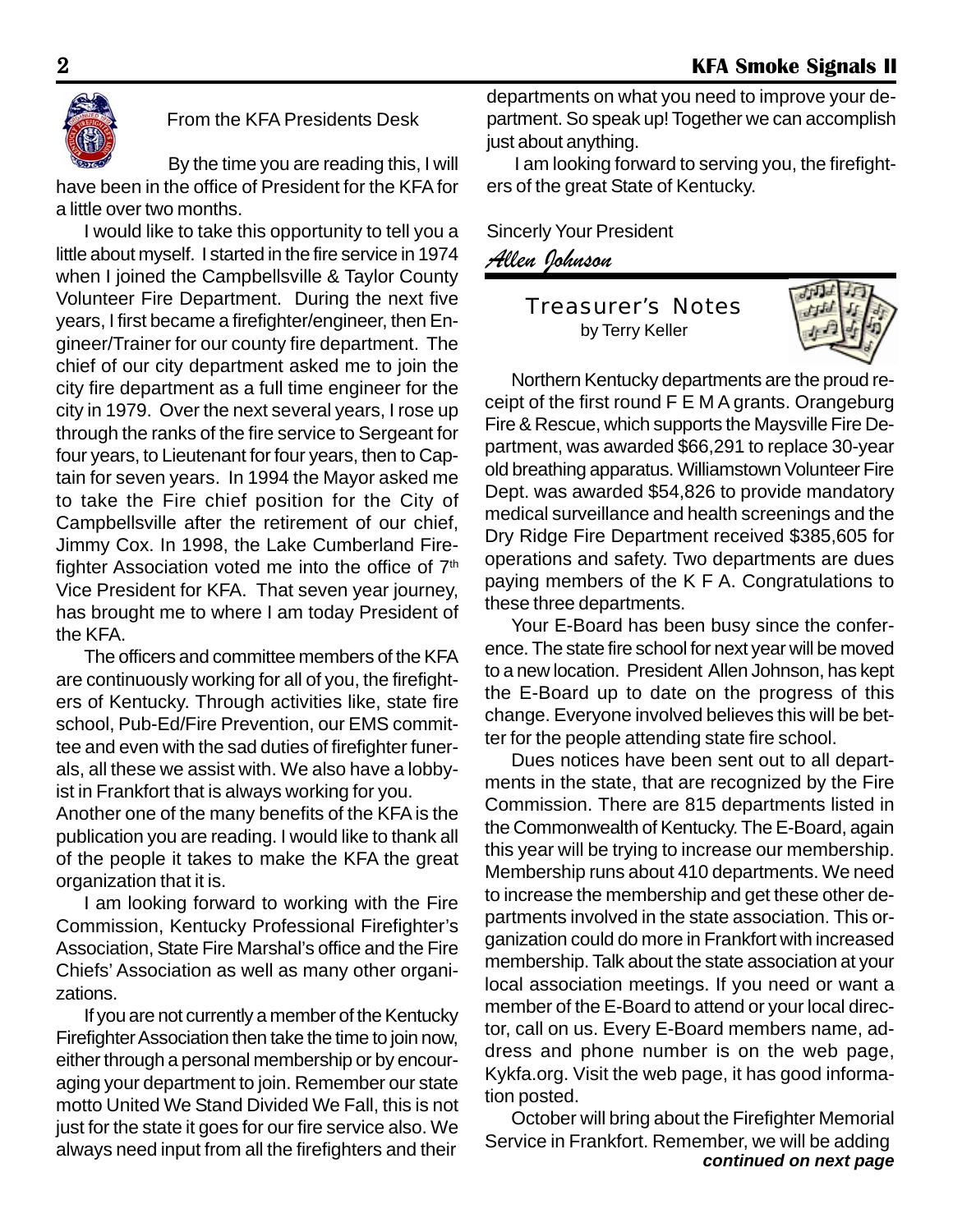nine names to the wall this year. Seven deaths in the line of duty and two members who lost their lives in Iraq. If you would like to make a donation to help offset the cost of placing these names on the wall, you can send a donation to K F A memorial fund 237 Ludford Street Ludlow, Ky. 41016.

The next E-Board meeting will be held in Northern Ky., on Saturday November 5, at the Holiday Inn Airport. This will be the same weekend as the Responder Officer Learning School. If you are attending the school stop by and see your E-Board at work. Until we meet again, stay safe, and stay involved. Your Treasurer

# **Terry Keller**

# *REGIONAL EMBERS*



#### **Jackson Purchase Firefighters Association Fred Ross President** Greetings from "Far Western

Kentucky" and the Jackson Purchase Firefighters Association. Fall is in the air and the extreme temperatures have subsided. Thank goodness for small blessings. I am sure that the citizens of Alabama, Mississippi and Louisiana, that were effected by Hurricane Katrina, are also grateful for their blessings be they small or large. Much has been spoken, written and publicized concerning the hurricane and the devastating and lasting effects that this storm has created. Much more has been spoken, written and publicized concerning the apparent delayed response by FEMA, state and local government and any other entity that has tried to assist in mitigating this natural disaster. It is extremely easy to sit back and criticize the efforts of so many when you and yours are dry, cool, clean and have sufficient food and water to easily sustain life. Maybe mistakes were made in every facet of the initial response to Hurricane Katrina. But now is not the time to bash the agencies and the leadership of our country that are attempting to assist the citizens of these three states. They have just about all on their plates that they can handle presently. Moreover we all know that critiques, after the fact, are designed to correct mistakes and teach us many valuable lessons. I fear that many of the most outspoken people doing the most criticizing have a hidden agenda and it is not the welfare

or the well being of the citizens or the rescuers. (Does anyone smell the stench of political ambition?) I trust that the majority of the citizens of these United States have the ability, the knowledge and the good ole common sense to understand this.

As a firefighter I was appalled at the media coverage of the structure burning in downtown New Orleans in the first days of the disaster. The image was posted on the TV screen for two solid hours and every few minutes a reporter questioned why the fire department was not doing anything to extinguish the fire. After almost two hours of non stop babble it was finally reported that there was no water and no water pressure in the water mains. (duh) Shortly afterwards, the image was remove from the screen. I whole heartedly support freedom of the press but what ever happened to fact finding, investigation, and intelligent and truthful reporting rather than sensationalism.

In almost any disaster emergency services are going to be crucified. As emergency service personnel we pride ourselves in immediate responses and work continually to improve our response times. We even have SOP's that dictate how fast we should man our apparatus and the minimum times that we should be able to respond to certain areas in our districts. Our customers have come to expect this type of response as well they should. However, our customers will also expect this same type of response in a disaster and it is not likely that it will happen. When our resources are overpowered and in the case of Hurricane Katrina almost totally annihilated, those timely responses will not be there. We need to expend the time and the effort in an attempt to educate our customers and teach them to help themselves in severe situations. Does anyone remember, years ago, when EM brought the firefighters from California to St. Louis, MO. for a seminar to provide us with that information? This might be a good time to revive that training before a disaster strikes in the State of Kentucky.

Remember that the aftermath of Hurricane Katrina will last for months and years to come. The initial response for help, donations and support by everyone has been remarkable so far. However, these people will need this same help, donations and support for an extended period of time. Keep them in your prayers and continue to provide any assistance that you can.

#### *"Regional Embers" continued on next page*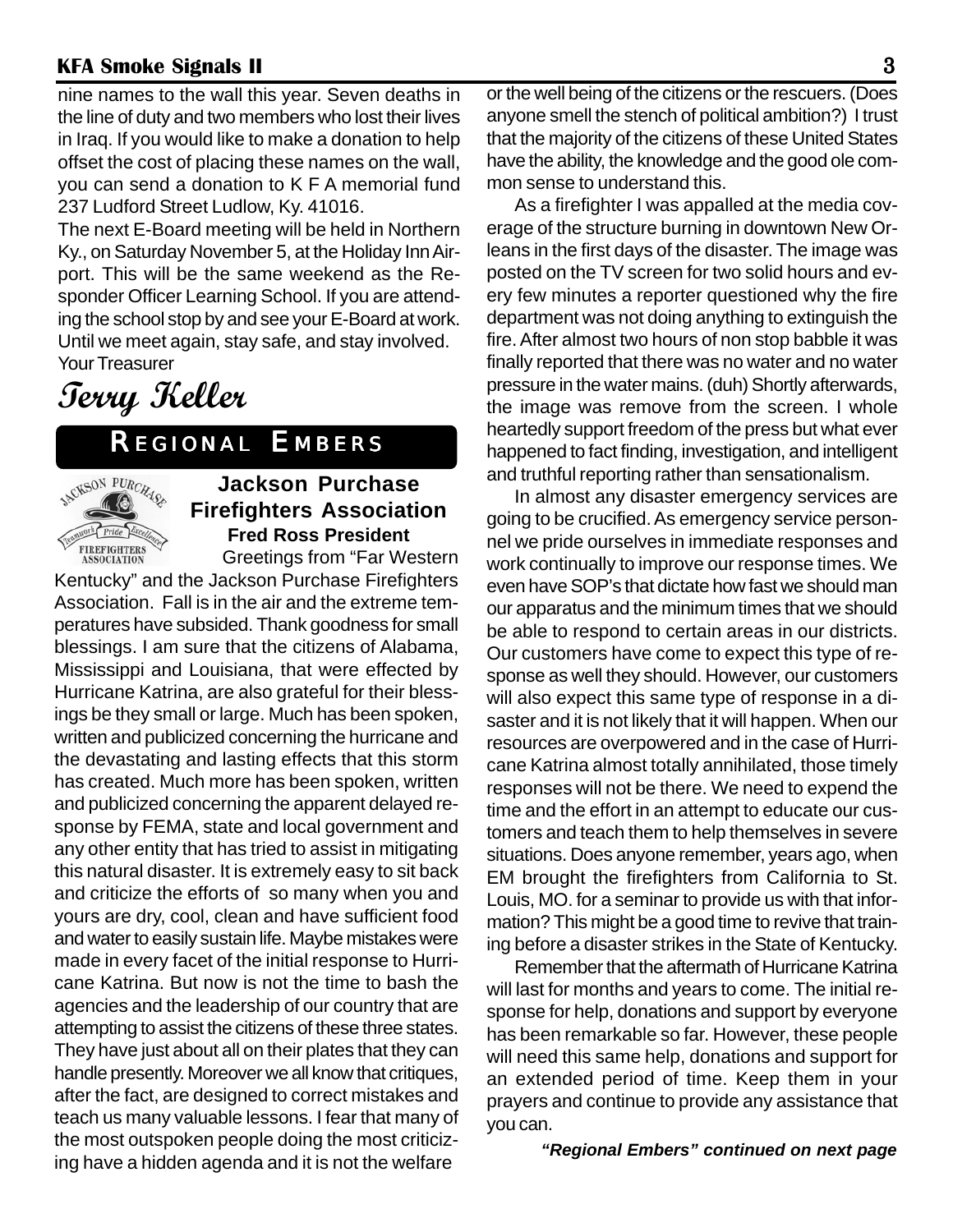If you missed the KFA conference in Corbin, Kentucky it is your loss. President Bill Robbins and the South Eastern Kentucky Firefighters Association put on some kind of show for the membership. Everyone seemed to enjoy themselves and if they did not, it was probably their own fault. There were enough meetings and activities to wear a good person down. That, in conjunction with the food, the genuine hospitality and the camaraderie of the firefighters from across this great state made for an interesting and exciting week. You should have been there!!

Congratulation are in order for the 2005 inductees into the KFA Hall of Fame. These gentleman have exemplified the traits and the characteristics of the "Hall of Famers" that have preceded them and are more than worthy of this, the highest award that the KFA can bestow on one of our members. I would like to thank John Daley and the KFA Hall of Fame Committee for their tireless commitment and dedication to this project. I count it as an honor to have been present and able to participate in this most honorable and moving ceremony.

Chief Richard Tapp of the Reidland Farley Fire Department (chairperson) and the JPFA 2006 Annual Fire School Committee are getting in high gear with their plans for the JPFA 2006 Annual Fire School to be conducted on April  $7<sup>TH</sup>$ ,  $8<sup>TH</sup>$  & 9<sup>TH</sup>, 2006 at Kentucky Dam Village State Park in Gilbertsville, KY. Watch the JPFA web site at **jpfaky.com** for details as they become available. You will not want to miss this school in "Far Western Kentucky".

David Jackson, KFA Legislative agent, and the KFA legislative committee are working on plans for the Kentucky general assembly that begins in January. It is not too early to be thinking about this session and making your own plans to support this effort. I can guarantee you that the politicians have been thinking about this session for sometime now. Contact David and express your ideas, your concerns and your thoughts concerning the Fire Service in the State of Kentucky now. Do not wait until the session begins.

#### *'Regional Embers' continued . . .* **Northern Kentucky Firefighters Association**

#### Fireman Joe" Stambush, President

 Our association had its meeting on Tuesday August 23rd with the Elsmere Fire Dept. and Chief Paul Lafontaine and Asst. Chief Doug Brefeld as hosts. We have several projects going on currently and with Katrina situation it is just growing every week. Our Public Education Committee in cooperation with the Fire Commission and the KFA Pub Ed Committee helped sponsor the Public Education Workshop at Marydale Aug 29-30-31 and it was a huge success. 45 Fire and Emergency Service Personnel gathered at the beautiful Marydale Retreat Center in Erlanger, Ky for three days of Networking, Learning and relaxation, not to mention the great food. Topics such as Injury Prevention, Risk Watch, Senior Citizen Programs, Media Relations, Crime Prevention, Juvenile Firesetters and much more was discussed. We thank all those departments who sent folks up for the workshop.

The weekend of Sept 10th and 11th our Association remembers the 9-11 tragedy with a special ceremony at the Newport Peace Bell on Saturday Sept 10th with all of our departments participating. We are also planning our annual Stag n Drag Party at the Riverside Grounds in Dayton, Kentucky on Sunday Sept 25th. All are welcome for a fun day of fellowship, games etc. This is our annual fund raising for the upcoming KFA Conference in 2008.

We are deeply saddened by the news of Chief Combs from the Watts Fire Department. We join our brothers and sisters from Watts in their time of loss. We extol our regards to the Combs Family.

Our concerns and prayers go out to the victims of the Katrina Disaster. We are especially concerned for our comrades and friends in Emergency Services who have once again stepped to the plate like we always do to provide First Responder Care and Assistance to our Communities, may God be With Them!

## **Fireman Joe**

Faith is taking the first step even when you don't see the whole staircase.

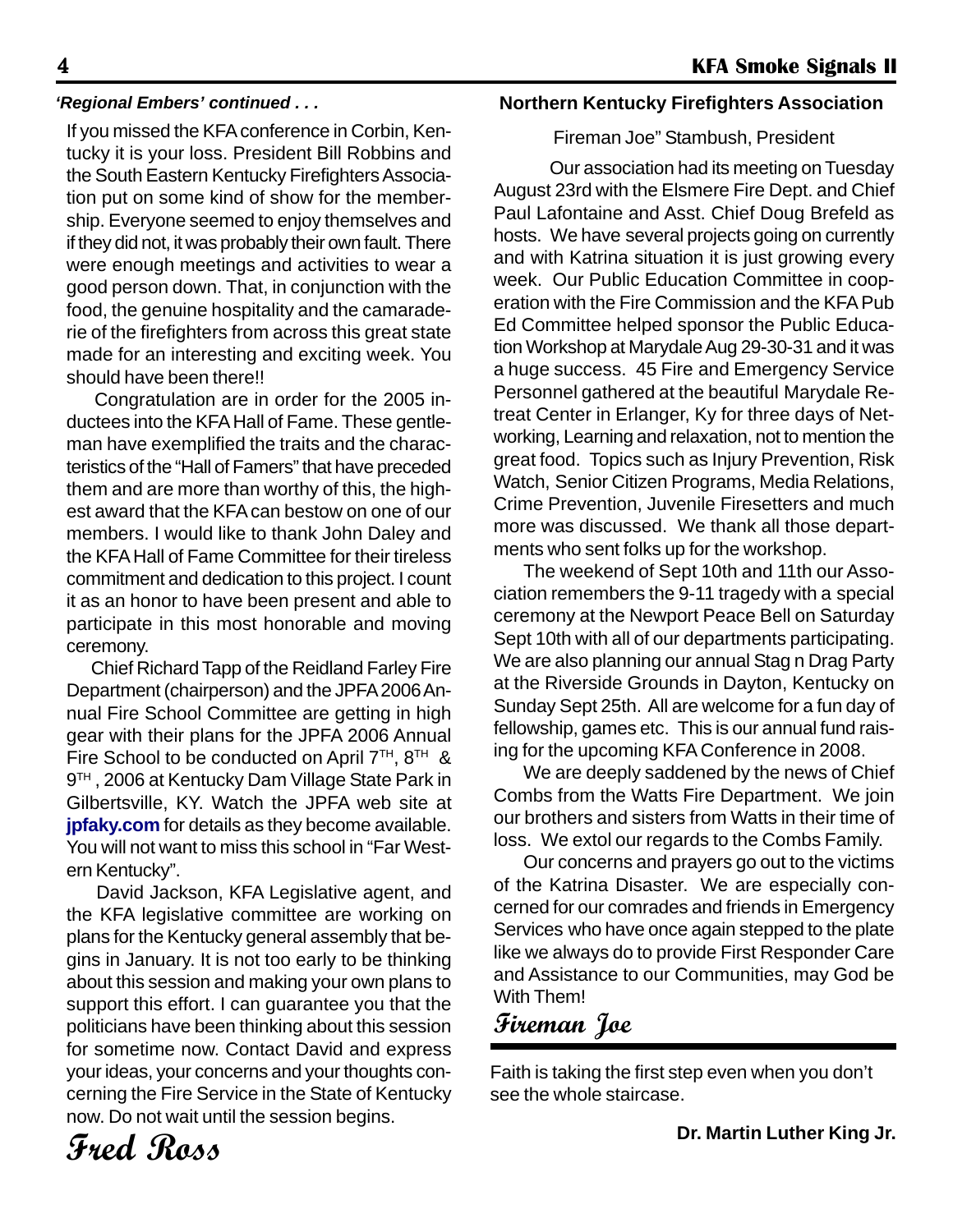*'Regional Embers' continued . . .*

#### **Pike County Firefighters Association** Randy Courtney

Hello everyone from Eastern Kentucky. I have taken on yet another role or position. I am now the 3rd Vice President of KFA and will be serving the firefighters in Eastern Kentucky. My area extends primarily from Ashland to London and from Morehead to Pikeville and all points in between. I pledge to make myself available so you can contact me and I will listen and try to help do my very best.

First let say that I accept my appointment with pride. Eastern Kentucky firefighters have placed their trust and have granted me the opportunity of serving them. I am looking forward to this new venture. I have followed KFA from a distance for several years and was a director for Area 11 and even though I just took office at the first of August, 2005 I can tell you that this is a group of people (the E-board and all the committee members) that are continually looking out for the better of all firefighters be it career or volunteer firefighters.

 I will require the assistance of many people during the time I serve. There are 4 associations in my service area and I will be contacting the president of each one if I haven't already. The four associations are South Western from the London area, Eastern from the Ashland area, Mountain Firefighters from the Hazard area and of course Pike Co. Firefighters from the Pike, Floyd, Johnson, Magoffin,& Martin area.

I would like to thank our Past President Billy Robbins Jr. for the great job he did and his assistance both now and in the future. My contact information is:

E-mail: pikecoffassoc@yahoo.com Home phone is (606) 432-7161 Pager # (606) 433-3339 or (606) 924-7191 Work # (606) 437-5122

I would suggest e-mail or pager would be the easiest way to get in touch with me.

 If you have an issue and you think it needs to brought up to the KFA board then get in contact with me and I will see that it is. In taking this position we had to find another director for Pike County I am happy to report that this position has been filled by

Fire Chief Ricky Bostic with the Johns Creek Volunteer Fire Dept. Rick and I have been friends for the better part of 20 years and in fact I got Rick started in the fire service as a Volunteer for the Pikeville Volunteers. He served for several years and then his employment took him away from Pike Co. and sent him to Manchester in Clay Co., where he continued his volunteering with the Manchester Volunteer Fire Department and we stayed in contact through fire school and his coming home to see family. But about this time last year as fate would have it his employment brought him back to Pikeville and he joined Johns Creek VFD and shortly there after became Fire Chief where he is doing a great job. Anyway he has accepted the Directors job and will start with the next issue of Smoke Signals. I mainly just wanted to introduce myself to this new and adventurous position and am looking forward to serving firefighters in this area. Please feel free to contact me and again thanks for allowing me to serve you.

God Bless and Thank you. **Randy Courtney**



On September the  $11<sup>th</sup>$ , of 2001, one of the greatest tragedies of all time to befall America took place in New York City. A total of 2,996 (1)lives were lost on that day. Of those of course, there were 343 fire fighters. In response to that terror attack, to this date there have been 1,833 American Military Casualties.(2). There have also been 13,559 American wounded.(3). There have also been near 1000 soldiers so impacted by war, they have sought psychiatric help. There is no way to measure the impact of that terrible day on this country. Think about all the families that have been affected not only by death but by extended time of separation, financial strain and emotional stress caused by our response. I have personally seen just a small amount of that stress in working with a few military families. I also had the honor of serving as the "chaplain for a day"

*'Chaplians Corner' continued on next page*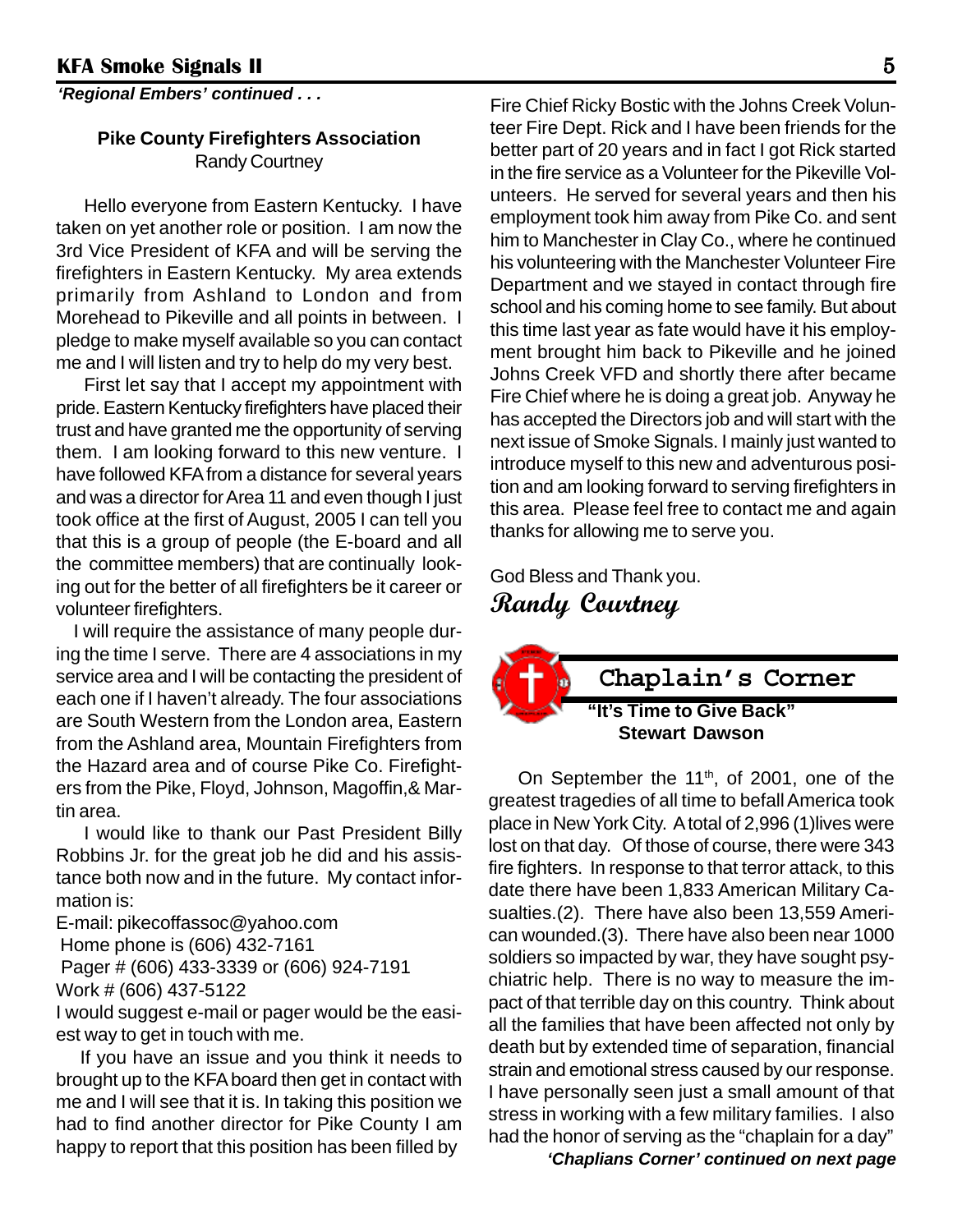#### *'Chaplians Corner' continued ...*

to the Quartermaster Company that was recently activated out of the Bluegrass Army Depot. I saw first hand the good-byes of mothers with small children, husband and wives, young men and women and aging parents. It was truly an eye opening and heart wrenching experience. In the midst and as a response to of all of this, we the members and families of the Lexington Fire Department as well as public servants all over the country have been the recipients of all kinds of good will. We have benefited in so many ways from this terrible tragedy. People have brought food and cards and posters to our stations. People have honored us time and time again. This public support has also served us in our quest for better pay and benefits. We have received so much and continue to reap benefits. Well there are many of us who feel *it is time to give back.*

During the week of September 4<sup>th</sup> through the 11<sup>th</sup>, we here at the Lexington Fire Department observed a week of giving to say thanks. Thanks to all those who have born great cost since 911 and to our community for all of their support in the wake of 911. WE say "we will never forget". We thought the best way to remember would be to revive that beautiful spirit that was born out of this country's great tragedy. We were the most united and patriotic that we had been in decades. People were different. We slowed down for awhile and thought about one another. We said thank you more and gave more. We loved more. We honored those who died and supported the survivors. We wanted to revive that spirit if only for a week. We wanted to honor and remember all who died and suffered from the results of the Attack on America. We wanted to honor all who have responded – from the soldiers who have served to those currently serving – from those relief organizations who responded and still stand ready to the everyday citizen who responded in some way. We wanted to remember that coming together by doing it again as we give back to our community.

How did we do this? By simple acts of kindness by all of us.

Cooperatively we had a blood drive. The blood drive was a friendly competition between Fire and EMS vs Police and Corrections. We had over 200 FF's commit to give blood that week. At the time of this article, the final numbers were not in. We encouraged family members to give as well.

We encouraged **every person, every family**, company, station etc to look for opportunities to give all through the week of September  $4<sup>th</sup> - 11<sup>th</sup>$ . It could be anything from raking a neighbor's leaves to washing someone's car. It could be giving blood or donating some time or money to a helping organization. It could be taking doughnuts to the teachers at the local school to eating lunch with the kids at a school. One station is planning a cook-out in the station parking lot for the neighborhood association. The idea is to thank everyone for their support by giving back. Do this as a family and as a fire department family. Can you imagine the impact if all 516 families associated with the LFD was doing acts of kindness all through this week. It would be awesome.

We had a family cook-out scheduled for September the 11<sup>th</sup> for all our family.

Chief Hendricks and his staff approved a specially designed t-shirt to be worn as a duty shirt for that week. The shirt served as a reminder to us and a way to tell our community what we were doing and what were about. These shirts were **provided for free to each employee of the FD**. We had extra shirts available for family and friends.

This was one of the greatest weeks in the History of the Lexington Fire Department as we all worked together to revive the spirit of 911. We would love for this idea to spread across our country during the times surrounding September 11<sup>th</sup>. If you would like more information about this project, give me a call. Chaplain Dawson 859-948-5341.



Ken Nipper, Director Bryant Stiles, Alternate WASHINGTON, DC (September 12, 2005) - The National Volunteer Fire Council (NVFC) today applauded the decision to appoint R. David Paulison as the Acting Director of the Federal Emergency Management Agency (FEMA). Chief Paulison comes on board to lead the agency during a difficult time for FEMA and our nation.

"We strongly endorse the Administration's decision to select a firefighter, especially one of Chief Paulison's stature and experience, to head of the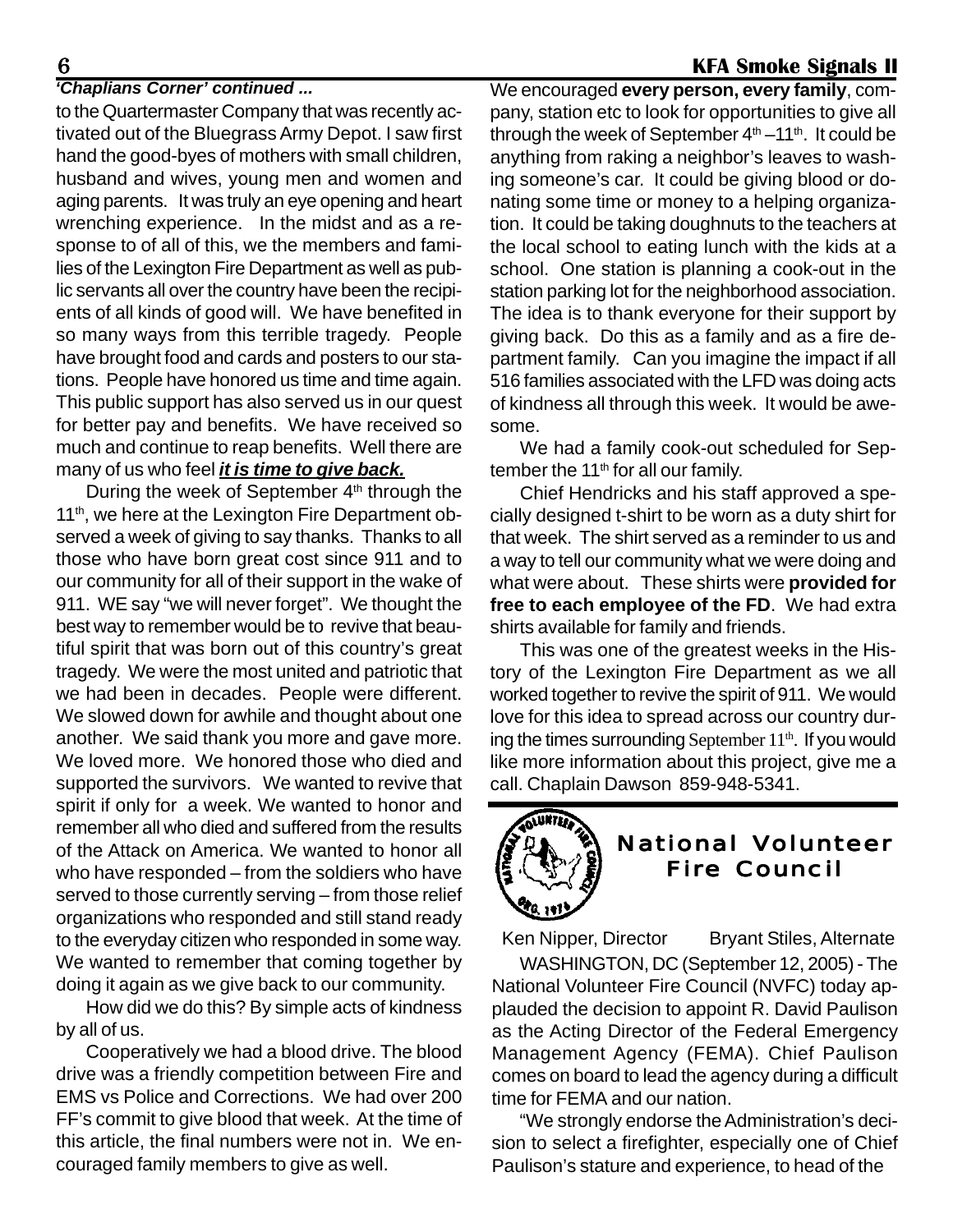#### *'NVFC' continued . . .*

nation's lead emergency response agency," said NVFC Chairman Philip C. Stittleburg. "Since the Department of Homeland Security's creation, the NVFC has believed that our nation would be better served if individuals with experience in the fire and emergency services were appointed to the highest levels of the Department."

Chief Paulison was appointed by President Bush as the Administrator for the U.S. Fire Administration in December 2001. As U.S. Fire Administrator he has worked tirelessly to support state and local fire service programs and oversees efforts to reduce life and economic losses due to fire and related emergencies. Chief Paulison also served as the Director of the Preparedness Division of the Emergency Preparedness and Response Directorate, where he administered a broad range of programs designed to strengthen community emergency preparedness and administered first responder grant programs totaling more than \$1 billion.

Before his service for the Federal government began, he served for 30 years with the Miami-Dade Fire Rescue Department, retiring as Chief. In that position, he oversaw 1,900 personnel with a \$200 million operating budget and a \$70 million capital budget. He also oversaw the Dade County Emergency Management office and he also managed such large scale emergencies as Hurricane Andrew and the crash of ValuJet Flight 592.

"While Chief Paulison's fire service background is with a fire department in a large metropolitan area, he clearly understands the challenges faced by first responders in smaller communities, many of which are protected by volunteers," added Stittleburg. "He has earned enormous respect from across the fire and emergency services community due to his breadth of knowledge and his strong leadership skills. These traits will serve him well as a he takes the helm of FEMA during the worst natural disaster this country has ever seen."

Chief Paulison's support of the NVFC and the volunteer fire service has been unwavering. He has always taken time during his tenure as the U.S. Fire Administrator to attend NVFC meetings and conferences to learn about the issues facing America's volunteer fire and rescue personnel. The NVFC looks forward to working with him in his new role.

The National Volunteer Fire Council (NVFC) has established a second Fund, this one to aid individual volunteer firefighters and their families who have been impacted by Hurricane Katrina. The NVFC Volunteer Firefighter Support Fund, working through NVFC state member fire associations in Alabama, Louisiana and Mississippi, will identify volunteer firefighters who are seeking assistance. The goal of the Fund is to provide volunteer firefighters with up to \$250 in assistance to meet essential needs during the aftermath of Hurricane Katrina.

"Many volunteer firefighters in the Gulf region have lost their homes and belongings and the NVFC stands with them during their time of need," said Chairman Philip C. Stittleburg. "So many of the overwhelmed areas rely heavily on volunteer emergency responders and it is the NVFC's goal to provide a stipend to the volunteer firefighters who have been devastated by Hurricane Katrina."

The names of eligible volunteer firefighters will be gathered by the respective state fire associations and submitted to NVFC and checks will be issued on a first come, first served basis.

Volunteer firefighters in need can contact their respective state associations.

Contributions to the Fund can be made on-line at www.nvfc.org or can be mailed to: NVFC Volunteer Firefighter Support Fund P.O. Box 22206,1Chantilly, VA 20153-2061

Contributions are tax-deductible. NVFC is donating administrative costs associated with the Fund to ensure that 100% of the contributions reach volunteer firefighters in need.

The NVFC previously established the NVFC Emergency Relief Fund to aid volunteer and combination fire departments for equipment and facility repair and replacement. Additional information about this Fund can also be found on the NVFC website at www.nvfc.org.

The National Volunteer Fire Council (NVFC) is a nonprofit membership association representing the interests of the volunteer fire, EMS and rescue services. Established in 1976, the NVFC serves as the information source regarding legislation, standards and regulatory issues.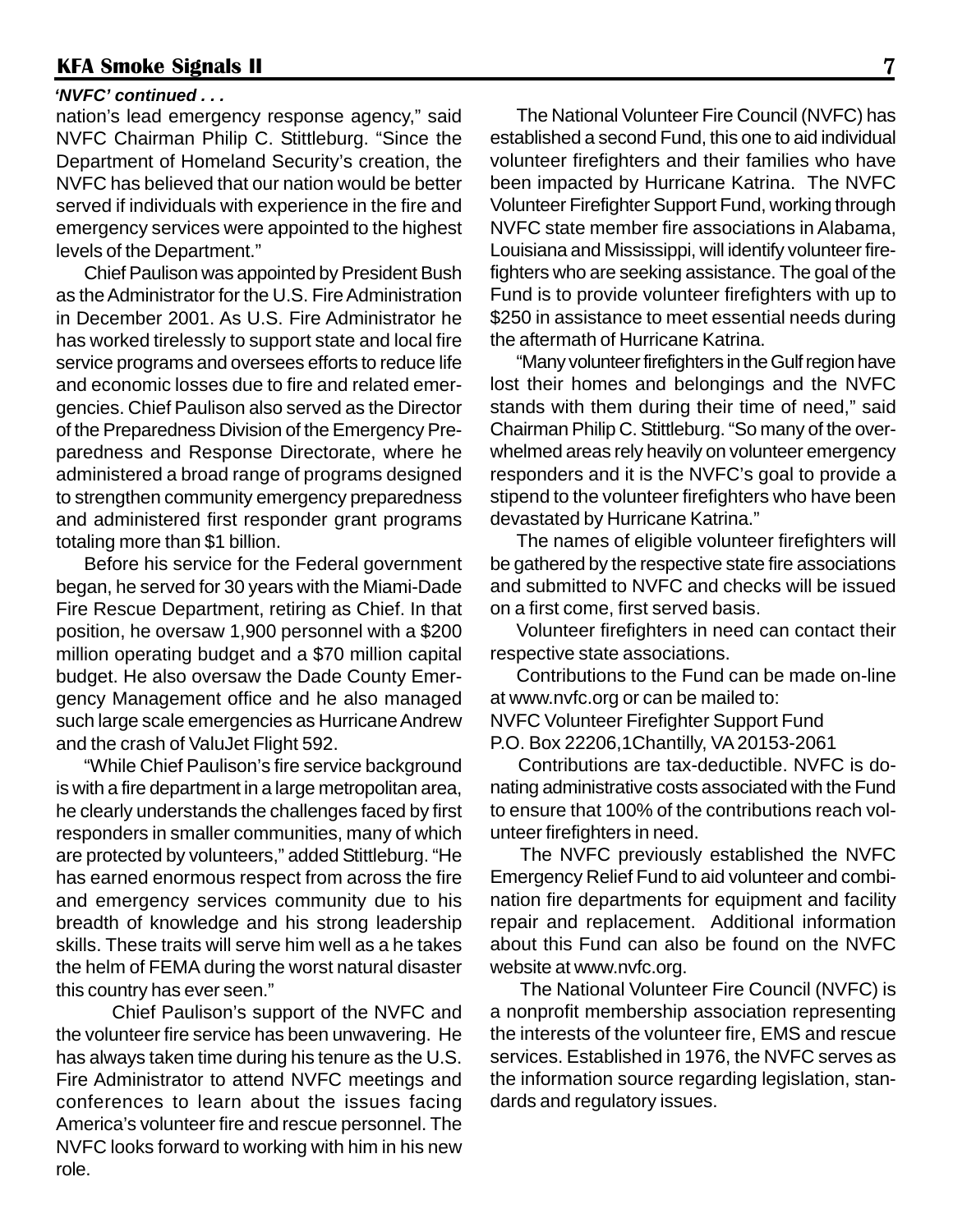

#### **Billy Robbins Jr Past President**

I just wanted to thank everyone for being at the conference in Corbin, Ky. I tried to be a president that represented

all firefighters across this state and do what I thought was right for everyone. I will still work for the KFA any way I can and I know the executive board will do what ever they can for all of us. I know a lot of people have been calling and checking on me because I was a little sick during the conference. I found out I have some prostate problems and I am trying to get better now. I hope we got to it in time. Again thank you for letting me serve as your president and I hope I was able to do some good for the KFA and it's members. Thanks and keep it safe.

**Billy Robbins Jr**



### **Public Education Committee Report Fireman Joe**

I am proud to report on the status of the Public Education Committee of the Kentucky Firefighters Association. The KFA Public Education Committee works with the Champion Management Team of Kentucky with the statewide Risk Watch Program. Our committee provides support, assistance and when available, materials to our Fire Departments throughout the State of Kentucky. Our committee receives request for Fire and Life Safety Information by phone calls, fax messages and emails daily. Often these requests are for committee representation at a meeting, school, seminar, association meetings, safety fairs or just to help with a program. All these calls are handled by myself or a member of our Public Education Team all over the Commonwealth.

Our Public Education Committee, working with the CMT have provided Train the Trainer Workshops or Informational Seminars to the following;

Bullitt County Board of Education – Cincinnati Shriners Hospital Public Relation Dept. - Hispanic Health & Safety Fair in Northern Kentucky - Northern Ky Regional Fire School - Kentucky State Fire School in Lexington, Ky - Perry County Safety Fair

for Hazard Fire Dept. in Hazard, Ky and we have booked presentations or assistance for safety fairs for Pike County Head Start in Pikeville, Ky - Health & Safety Fair in Glasgow, Ky – Georgetown-Scott County Safety Fair and a Health & Safety Fair in Jessamine County.

During the week of April 17<sup>th</sup> thorough 23<sup>rd</sup> Tom Haynes and Myself represented The CMT & Pub Ed Comm at the Grant Reviews in Emmittsburg, Maryland.

The Ky Fire Commission working with the Kentucky Firefighters Assn. Public Education Committee and the Northern Kentucky Firefighters Assn Public Education Committee is providing a Public Education Workshop on August 29-30-31 at the Marydale Retreat Center in Erlanger, Kentucky. This seminar is open to all Fire – Health and Educational Personnel throughout Kentucky at no cost to the Attendees. The Workshop – Lodging and Meals are provided, the only expense will be to get yourself there and home. For information and to sign up please contact Fireman Joe or Adam Fuller of the Ft. Mitchell Fire Dept. via the KFA and Fire Commission Web Sites.

Fire Prevention Month is quickly approaching, this year's theme, " USE CANDLES WITH CARE" addresses a continuing safety hazard everywhere. I refer you to the NFPA web site for information and suggestions on how you can promote fire and life safety projects in your city. www.nfpa.org

Our Fire and Life Safety Educators from our Fire Departments throughout Kentucky are a treasure to the Citizens we serve. I am grateful the Fire Chief's who permit these dedicated professionals to serve their communities. I am able to serve and work on this great committee of the KFA thanks to the commitment and support of my own Fire Chief's; Chief Denny Lynn – Fire Dept Bellevue-Dayton Chief Joseph Messmer – Edgewood FIRE/EMS Chief Mike Giordano -Point Pleasant Fire Dept I want to also thank the many fire chiefs in attendance here today as well as the Fire Chiefs back home who are totally committed and supportive of Fire and Life Safety Projects in their respective communities.

#### THANK YOU!

 AND MAY GOD BLESS THE EMERGENCY SER-VICE PERSONNEL OF KENTUCKY!!!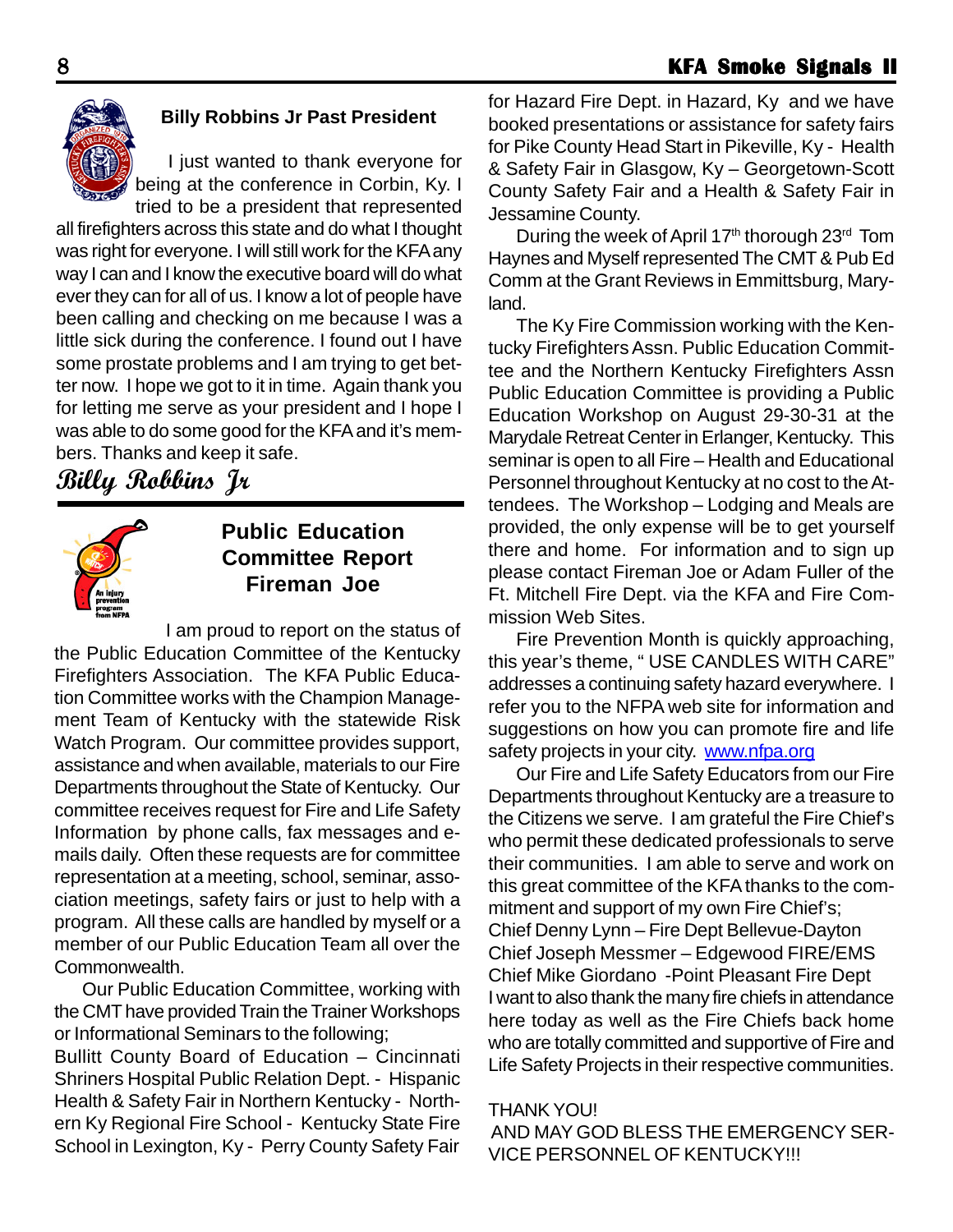

# **The Passing of an Old Friend**

**Woody Will**

On April 11, 2005 I lost an old friend. His death was quiet much like his life. He gave me some advice when I first became a Fire Training Coordinator "Keep your mouth shut at staff meetings. Don't volunteer for any extra work. Keep your local fire departments happy and you will do just fine." As it turns out I didn't take much his advice but I can see in hindsight my life, as a coordinator would have been a lot easer if I had. William Earl Craft was the Fire Training Coordinator for Area 2 from July 1984 until July 1, 2000 when he retired. He was best known for his work with Paul May back in the hay day of "Flammable Liquids and Gasses" classes at State Fire School.

His wife Ginny Patterson Craft, his two-step sons Jeff Hale and Gary Hale, his three daughters Ellen Craft Picone, Jennifer Hansley, and Teresa Mason and 13 grandchildren survive him.

I will always remember Earl's bright smile, his soft voice and his kind way of telling you that you screwed up. I miss him.

#### *The Self Destruction of America*

America will never be destroyed from the outside. If we falter and lose our freedoms, it will be because we destroyed ourselves.

#### *Abraham Lincoln*

## *EDUCATIONAL OPPORTUNITIES*

# **Southeastern Firefighters Association**

#### **Regional Fire School**

*October 14 - 16, 2005 Somerset Community College Laurel Co. North Campus* Call 888-234-0100 for more information.

\$5.00 registration fee.

- 1. **Wildland Firefighting** Friday 6 10 PM.
- 2. **EMT Continuing Education** Friday 6-10 Saturday and Sunday for 24 hours.
- 3. **H.A.M. Radio Operation** Friday 6 10 PM.
- 4. **Firefighter Survival** Saturday Only.
- 5. **Firefighter Rescue** Sunday Only.
- 6. **Understanding ISO Ratings** Saturday Only.
- 7. **Evaluating Tanker Relays** Sunday Only.
- 8. **NIFIRS 5.0** Saturday Morning Only.
- 9. **Meth Lab Awareness** Saturday Afternoon.
- 10.**Surviving a Fire Commission Audit** Sunday Morning.
- 11. **Hybrid Fueled Vehicles** Sunday Afternoon.
- 12.**Basic Firefighting Skills** Saturday & Sunday.
- 13.**Highway Incident Safety** Saturday & Sunday.
- 14.**Cluster "Hard to Get Hours"** Sat & Sun.
- 15.**Rope Rescue** Saturday & Sunday.
- 16.**Structural Firefighting** Saturday & Sunday.
- 17.**Mantracking** Saturday & Sunday.
- 18.**Company Officer Training** Saturday & Sunday.

# 4th Annual Fire & EMS Instructor's Weekend November 18 - 20, 2005

The 4th Annual Fire & EMS Instructor's Weekend is scheduled for Nov. 18th -20th. The weekend is still being finalized but we will be offering Level I & II Fire Service Instructors class which will start the weekend of Nov. 5th & 6th, so be watching your mailbox for the brochure and further information.

Classes will be held at the Somerset Community College Laurel Co. North Campus.

Book you hotel now for this wonderful training opportunity. *'Educational Opportunities ' continued on next page*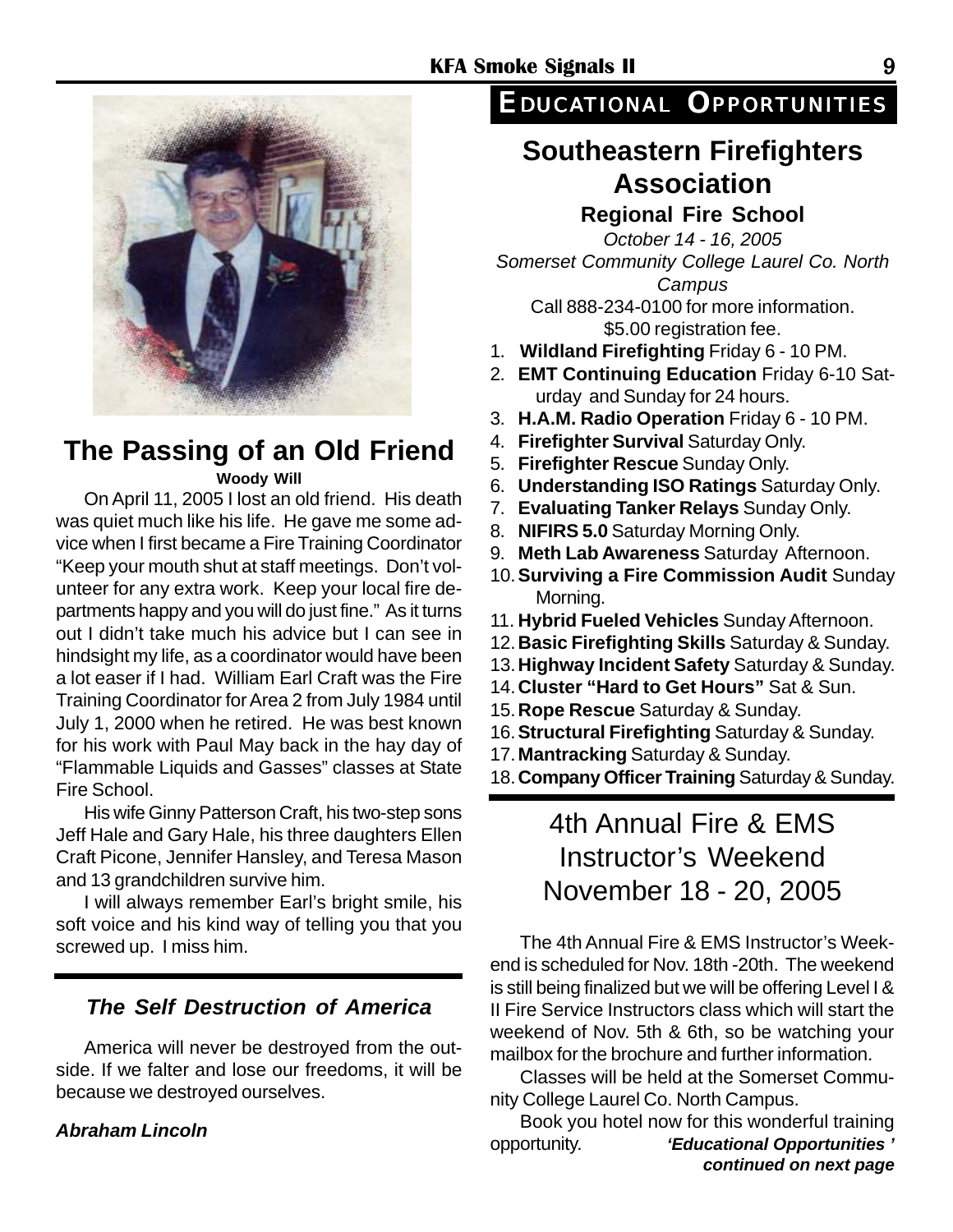#### **GEORGETOWN FIRE DEPARTMENT FIFTH ANNUAL FIRE SYMPOSIUM**  *JANUARY 21 & 22, 2006* **"FIREGROUND AWARENESS and DECISIONMAKING"** SAT. 8:30-4:30 CHIEF HALTON **"RESCUING TRAPPED FIREFIGHTERS, IT'S EVERY FIREFIGHTERS JOB"** *NEW ARRIVALS 'Educational Opportunities' continued ...*

SUN 8:30-4:30 CHIEF COBB

**Chief Bobby Halton –** Served as Fire Chief for the City of Coppell, TX since July of 2004. Prior to that date he was Deputy Chief of Operations for the fire department of the City of Albuquerque, New Mexico. Bobby began his career in Albuquerque in 1984 and rose through the ranks. Bobby has been involved in public service for his entire professional life and continues a multigenerational legacy of service. Bobby has published numerous articles in fire trade magazines and continues to lecture on various topics. Bobby is currently focused on command level training and the evolution of a "Blue Card" system for structural certification in the State of Texas and the United States.

**Deputy Chief Robert "Butch" Cobb –** Chief Cobb is a 33-year veteran of the fire service and has been a career firefighter and officer serving the Jersey City Fire Department for 30 years. DC Cobb is also the past Chief of the Dumont, NJ and West Milford Township, NJ Volunteer Fire Departments. Cobb was one of the primary developers of the Jersey City Rapid Intervention Crew, Large Area Search and Rescuing Trapped Firefighter programs. Cobb is a primary author of the NJ Fire Service Reference Book, "NJ Model Fire Department Incident Management Standard Operating Guides" and a developer of the NJ Division of Fire Safety Course "Implementing the NJ Incident Management System". Cobb conducts Fire Ground survival workshops and hands on training throughout the country. He is a Contributing Editor for Firehouse Magazine and has been a featured speaker at numerous fire department conferences around the country, including the FDIC, Firehouse Expo Baltimore, Firehouse World San Diego, Worchester RD Memorial Seminar, Houston FF's Safety Seminar and the LA County Safety & Survival Seminar.



The Masonville Fire Department in Daviess County took delivery of a 2005 F-550 4x4, 4 door cab. It will replace a 1957 brush truck and a 1977 fire/rescue truck. It has 350 gallons of water with a 12 gallon foam tank, 20hp Honda motor, 12,000# winch. It was built by RKO in Madison In.

#### **Summit Fire Apparatus Constructs Training Trailer For Ky. Fire Schools**

EDGEWOOD, Ky. — Summit Fire Apparatus and Custom Fabrication has developed a new fire/ EMS confined-space-rescue trailer to train firefighter and rescue The training simulator is built on a 30 foot long flatbed, gooseneck-type trailer. Mike Wallingford, an instructor with the Kentucky State Fire Commission Fire Rescue training Commission, which is part of the Kentucky Community and Technical College System (KCTCS), helped design it. After being exhibited at the April Fire Department

*'New Arrivals' continued on next page*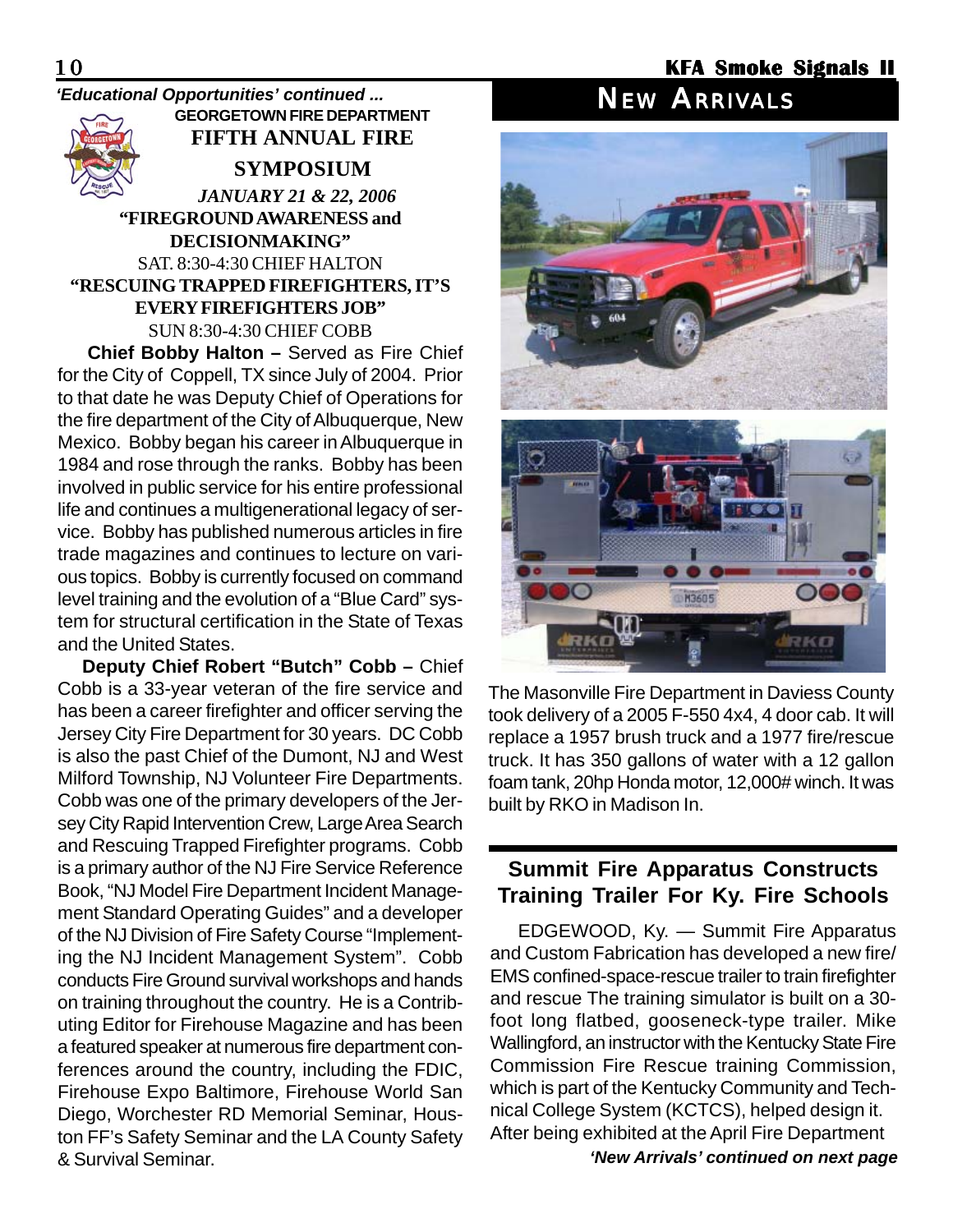Instructors Conference show in Indianapolis, Ind., the trailer has been used extensively to train fire service personnel throughout Kentucky.

One of the trailer's unique features is a 36-inch diameter, 20-foot long aluminum tube that is mounted horizontally on the bed. Halfway through the tube there is a lockable hinged "door" that allows someone to view the operations and provides an emergency escape hatch.

It is joined to a 6-foot by 4-foot by 2-foot tread plate box which is mounted to the end of the trailer. The box doubles as a confined space training area as well as a place were equipment can be stored and locked for security.

At the other end of the tube a 90-degree elbow creates a vertical shaft, the final four feet of which are cone shaped, from 36 to 24 inches. This provides a manhole-like opening at the top where there is a platform constructed of structural aluminum.

The platform, which is 11 feet off the ground, has hinged "wings" that fold up with the assistance of a removable winch. It is surrounded with handrails that meet OSHA requirements, as well as a toe strip. The handrails are removable and the platform is accessible by a step and rail system that extends from the bed of the trailer to the top of the platform. An auxiliary step attached to the trailer provides access to the ground.

#### **Pressure-Treated Deck**

The trailer has a pressure-treated 2x6 lumber deck and six adjustable jacks, three per side, to stabilize the simulator during use. It also has the factory "landing gear" standard with gooseneck trailers.

One of the requirements Summit had to fulfill was that the trailer be no more than 6 feet 6 inches wide when moved or stored and no more than 11 feet high when handrails are removed and the platform wings are retracted.

Summit was founded in 1957 as Summit Welding and Fabricating by Charles Messmer, the first fire chief in Edgewood. In his first year of business, he constructed the company's first apparatus, a tanker, for the fire department.

The company is operated today by his two sons, Joe and Tom Messmer, who assumed ownership when Charles died in 1969.

In 1975, the company name was changed to Summit Fire Apparatus and developed strength in

refurbishing apparatus.

In 1980, Summit moved from refurbishing to new construction and has since developed a line of apparatus that includes pumpers, mini-pumpers, tankers, mobile air unit and rescue and hazmat vehicles. Summit also does a variety of custom work, such as the Kentucky Community and Technical College System's training trailer.



# 2006 KFA Conference **Registration**

Jump Start advanced registration now available through January 1st, 2006. This year the KFA Conference Registration will have a three tiered registration fee structure. From now until January 1st the fee will be \$50.00. From January 1st through July 15 the fee will be \$55.00. After July 15 through the conference the fee will be \$60.00. Registration forms can be downloaded from the KFA website at http:// www.kyfa.org.

If you normally take out an ad in the program booklet be sure to check the website listed above. This year there will be two tiered fee structure. One for businesses and one for Emergency Services **Organizations** 

#### **COMMEMORATIVE FIRE SERVICE PRINTS**

For just \$99.95 you can own a piece of Kentucky Fire Fighting history. Order your set of four (4) beautiful 18" x 24" color , signed and numbered commemorative fire service prints by Chas Fagan, renowned fire service artist. **\$99.95 per set of four prints \$6.00 KY. Sales tax (Or a copy of your tax exempt ID #) \$3.95 shipping & handling CONTACT PAUL S. BILLINGS 223 FOURTH STREET, FULTON, KY. Home 270-472-1340 Fulton FD 270-472-1423 EMAIL - pmbillings@ziggycom.net**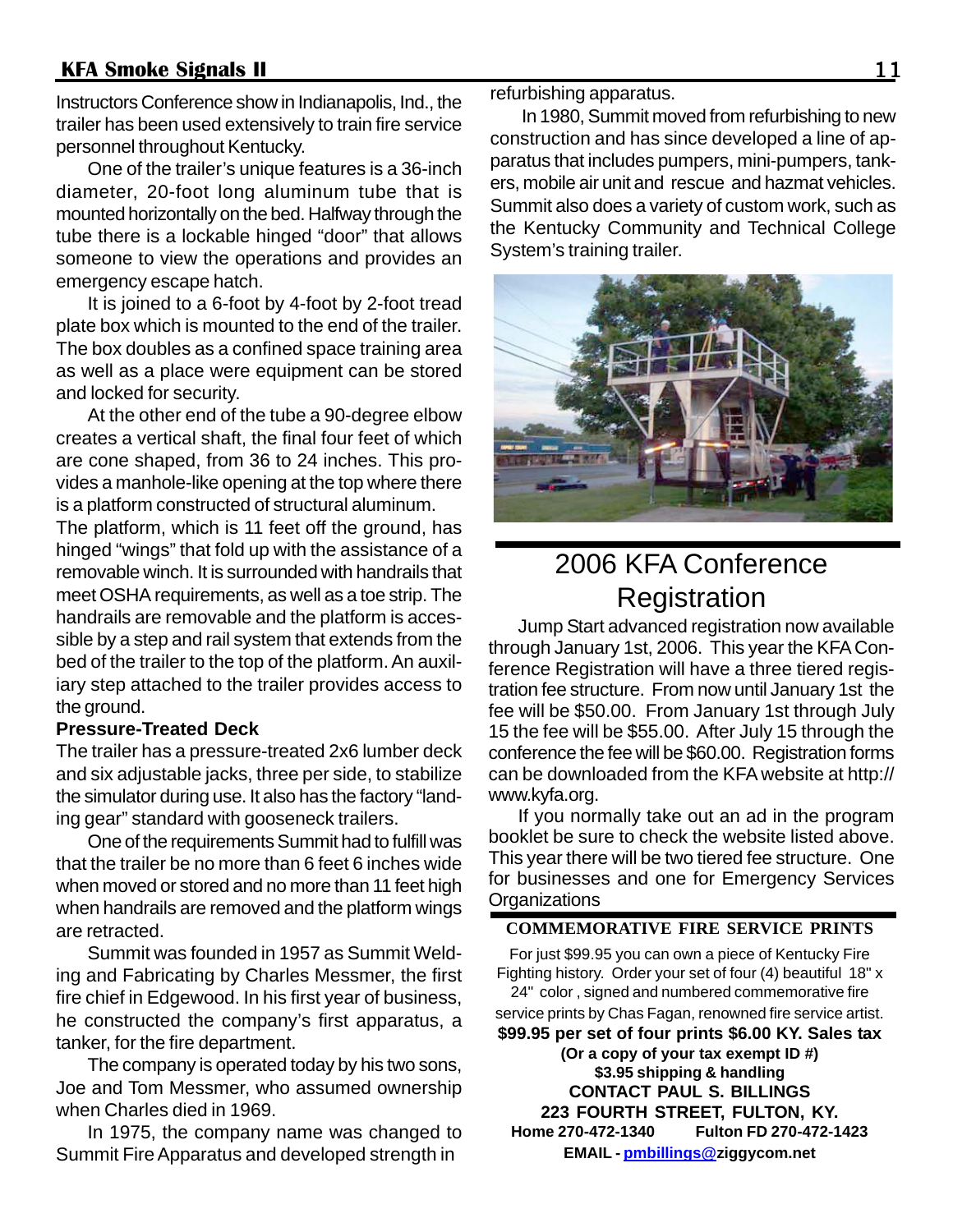#### 1 2 **KFA Smoke Signals II KFA Signals**

# **2005 KFA Conference Highlights**

The complete minutes of the meeting are available on the KFA Website at www.kyfa.org.

The Conference started off with the Annual Olympic Competition held at the Corbin Civic Center on Saturday, July 30. In the senior competition the Faubush team finished 1<sup>st</sup> overall. Somerset took 2<sup>nd</sup> place while Southgate Fire Department finished third over all. The judges awarded the Sportsmanship award to the team from Somerset.

In the Explorer Division, Faubush finished 1<sup>St</sup> followed by Nancy & then Southgate. The Sportsmanship award went to the team from Union KY. **Once again this year, Mr. Steve Siereveld of VFIS Insurance donated the trophies. Many thanks to Steve who has graciously done this for many years.**

During the Competition an antique and modern fire apparatus muster also took place.

On Sunday afternoon the annual Memorial Service was conducted at the First United Methodist Church. The names of nine firefighters who passed away in the Line of Duty since the 84th Annual Conference were read. Families were on hand and were presented with a US flag folded inside a flag case by President Bill Robbins Jr. There were also two firefighters who while serving in the military in Iraq were killed protecting our freedom. Their families were also present and received the flag and case. In addition to those killed in the line of duty seventy plus names were read who have passed away in the last year. All names that were read are listed on the KFA Website listed above.

Sunday evening a welcome party was held at the Corbin City Pool. President Robbins entertained us with his graceful abilities on the diving board, which made the evening a memorable event. Pictures from the conference are also on the Webpage.

On Monday morning after the welcomes Fire Commission Executive Director Ronnie Day gave his report. Following Ronnie Day the new Assistant Fire Marshal gave the Fire Marshals report. Following those reports President Robbins Jr. announced the formal opening of the conference.

Mark Luckett was called on to present the nonprefiled resolutions. Each one required a 2/3<sup>rd</sup> vote of the delegates seated in order to bring the resolution to the floor.

The resolve for each one was read. The first dealt with the KFA Scholarship Program to allow an applicant to attend any University offering accredited courses and degrees in the fire service disciplines. Motion by Jim Herman & second by Jeff Puhlman to accept the resolution for consideration. Motion carried. The second resolution presented dealt with the scheduling of social events at the annual conference so as not to interfere with the business to be conducted. Rusty Todd made a motion to present it to the floor. Bill Leslie seconded this. Motion carried. The third non-prefiled resolution dealt with legislation that will withdrawal the mandate that any fire department be required to be enrolled in the state health insurance plan when entering or continuing in the CERS Hazardous Duty pension plan. Mike Hulsey made a motion to bring it to the floor. Mike Giordano seconded this. Motion Carried. The fourth proposed resolution called for the KFA to go on record in support of Don Oliver for second Vice President of the Southeastern Association of Fire Chiefs. Motion by John Daley & seconded by Mike O'Day Jr. to bring it to the floor. Motion carried.

Following the non-prefiled resolutions, President Robbins, Jr. entertained a motion for the placement of the memorial wreath. Trish Morgan moved that the wreath be placed at the gravesite of Donnie Owens. Woody Will seconded the motion. Motion carried.

David Jackson made a motion that the names of the two firefighters killed while serving in the military be placed on the Wall of Honor in Frankfort. Everyone seconded this motion.

Treasurer Keller collected over \$ 600.00 from the audience to purchase two pavers for the two firefighters killed in the military.

President Robbins Jr., called for a report from each of the Executive Board members. Allen Johnson commented on the funerals he has attended, in addition to fire schools and preparing for his conference next year. 2nd VP Troy Newcomb has also attended several funerals representing the KFA in addition to numerous fire schools. 3rd VP John Daley gave a report on the funerals he has attended and explained the tri-fold brochure that was produced explaining the KFA and the benefits of being a member. VP @ Large Bob Newman reported on his activity that included funerals & fire school attendance.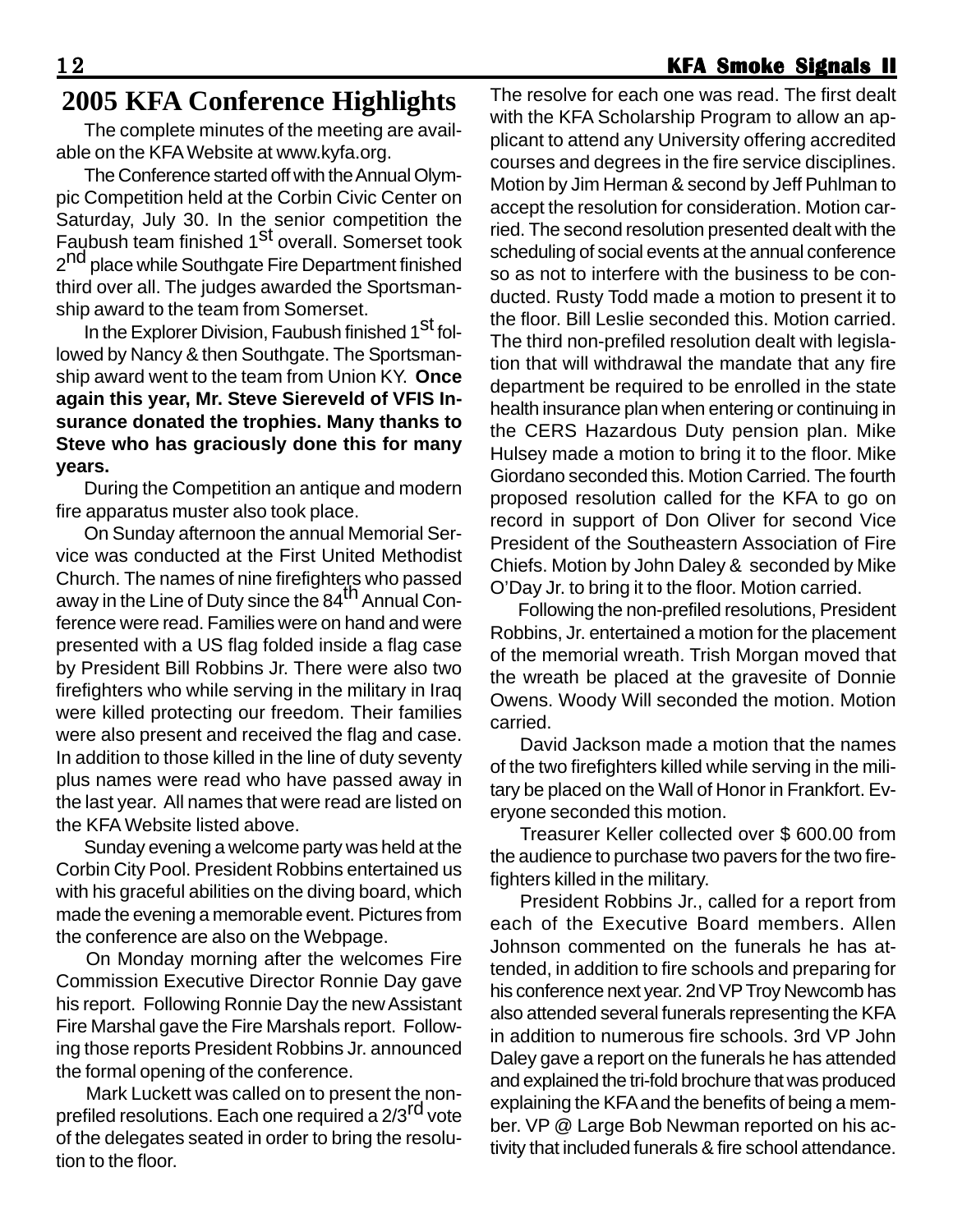Treasurer Keller & Secretary Jansing prepared a written report of their activities that was read.

Various reports were read and including the credentials report which reported 66 departments represented for a total of 132 votes.

The Scholarship committee announced two scholarship awards to Amanda Smith and Adam Day. There were 12 sets of prints sold at the 2004 conference.

The Hall of Fame Committee announced the inductees for the 2005 conference. They are Sie Jewell, Woody Will, Philmore Bowen & Russell Dyche.

The end results of the resolutions are listed in the minutes of the meeting on the KFA Webpage.

On Monday night a Hill Billy free for all was held in the Corbin Community Center with a bring your favorite Hillbilly. A rousing Hoot was had by all.

The 2006 conference will be held in Lexington August 5 - 8, 2006. Make your reservation now so you don't lose out. Conference information is available on the Web Page.

The banquet was held at the Corbin Community Center. The keynote speaker was Kentucky State Treasurer Jonathan Miller who also swore in the new officers.

The 2005 KFA Conference was a resounding success as expressed by many of those attending.

#### **2005-2006 FF I & II Skills Testing Schedule**

| Oct 22-23 E-town         |           | Area 5 888-234-7201                            |
|--------------------------|-----------|------------------------------------------------|
| Nov 5-6 Louisville       |           | Area 6 888-306-8064                            |
| Nov 5-6 Campbellsville   |           | Area 14 888-234-1780                           |
| Nov 12-13 Bowling Green  |           | Area 4 888-234-5760                            |
| Nov 19-20 Pikeville      |           | Area 11 888-302-8935                           |
| Dec 3-4 Highland Heights |           | Area 7 888-306-8101                            |
| Dec 3-4 London           |           | Area 13 888-234-0100                           |
| March 11-12 Ashland      |           | Area 10 888-302-2833                           |
| March 18-19 Morehead     |           | Area 9 888-301-2946                            |
| April 1-2                | Owensboro | Area 3 888-306-8015                            |
| April 1-2                | Hazard    | Area 12 888-234-6759                           |
|                          |           | April 22-23 Jessamine Co. Area 15 888-234-3961 |
| May 6-7                  |           | Princeton Area 2 888-306-7986                  |
| May 11-12                |           | Versailles FC Office 888-301-2946              |

**For more information related to the testing dates and exact locations contact the numbers listed with the dates above.**

### **The adventures of the Cross + Roads Fire Department**

#### **By Woody Will Jr. and Sr.**

It was a cool fall morning as we arrived at work. Just as we began to start our morning chores, the tones dropped for a woods fire in the south east corner of our response area. As we jumped into the brush truck I began to put on my field fire jump suit and tried to remember what the area in question looked like. We had another brush fire last year in the same area. That one was started by some coon hunters who had built a fire the night before to keep warm while the dogs did the work. When the dogs began to tree they left without putting out the fire and the rest is history.

As we left the hard road for the sage brush field I noticed how dry and tall the sagebrush was. I thought if this stuff catches fire it will go up like gasoline. This year has been exceptionally dry and the wooded area was beginning to show signs of stress. We crossed the field and stopped at the edge of the woods where we could see smoke and 20 to 30 foot flames from the time we left the road. I hopped out of the truck and began to survey the situation.

Sergeant O'Donnell grabbed a chain saw and told me to get the blower and shovel. We staged the rest of the equipment about 300 yards into the woods.

As we began to make a fire break we didn't notice that brands from the trees above us were crossing over our location and landing in the tops of the trees behind us. All at once three cedar trees we were standing next to went off like bombs. There now was fire on three sides of us and we could see an orange glow through the woods on our left. We dropped our tools but we were not sure in which direction to run. O'Donnell grabbed his portable which we not even sure could be heard in this remote location and asked for help. Over the speaker came the low Kentucky drawl of Captain McCoy. "Boys, from what I can see from here, you might want to think bout getten out of there!" "Cap we would if you could tell us which way to run." "Ya only got one chance as I see it. There's a rock ledge bout 30 feet below ya. If ya run now ya might just make it." We didn't need any additional invitation. We waited the fire out under the ledge and thanked God because that was not the direction we planned on running. I came to a conclusion that day "**Life is Precious-Protect It**!"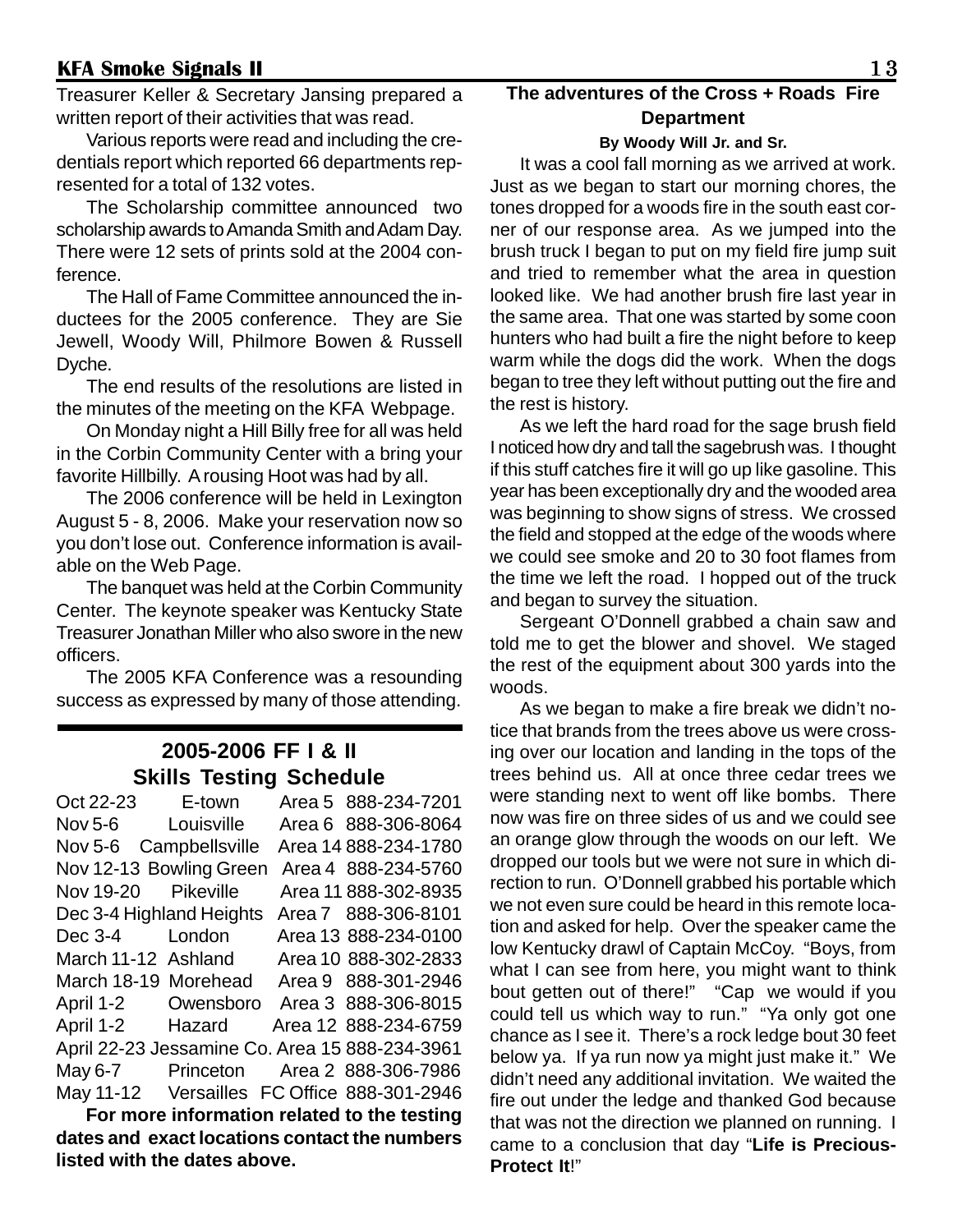# **Kentucky Firefighters Association Sustaining Members**

Please remember these members when you have purchasing needs.

| 10-33 EQUIPMENT, INC.<br>Craig and Teri Hiser<br>540 Peterson Rd · Cave City, KY 42127<br>270-453-3473<br>877-678-1033<br>Fax 270-453-3474<br>Web site: www.10-33.com | <b>Advanced Fire &amp; Rescue</b><br><b>Equipment Co. Inc.</b><br>Nick Gapinski<br>365 Persimmon Circle<br>Booneville, IN 47601<br>800-853-7675 Fax 812-897-7816         | <b>Air EVAC</b><br><b>Barbara Emery</b><br>Route #4 Box 432A<br>Albany Ky 42602                                                                                                                                                 |
|-----------------------------------------------------------------------------------------------------------------------------------------------------------------------|--------------------------------------------------------------------------------------------------------------------------------------------------------------------------|---------------------------------------------------------------------------------------------------------------------------------------------------------------------------------------------------------------------------------|
| <b>Bluegrass Fire Apparatus</b><br>Dewey Cruse<br>207 Peterson Drive<br>Elizabethtown KY 42701<br>800-738-1006<br>Fax 270-737-0190                                    | <b>Bluegrass Fire Equipment</b><br>John Baker<br>780 Enterprise Dr<br>Lexington, KY 40510<br>800-526-8393<br>Fax 859-233-1167                                            | <b>Bluegrass Uniforms Inc.</b><br>Jason Colson<br>3533 Dahlia Way - Bowling Green<br>961 South 2nd St. - Louisville<br>Bowling Green - 42101<br>Louisville - 40203                                                              |
| <b>Bound Tree Medical</b><br>Diana Wertenberger<br>5200 Rings Rd Suite A<br>Dublin OH 43017                                                                           | <b>City of Russell</b><br>410 Ferry Street<br>Russell KY 41169<br>606-836-9666                                                                                           | <b>Dove Designs</b><br><b>Chris Hays</b><br>Rt 1 Box 275 G<br>Monticello KY 42633<br>www.dovedesigns.com<br>888-377-4459 Fax 606-340-9372                                                                                       |
| <b>Emergency Equipment</b><br>Mike Brady<br>P.O. Box 75321<br>Cincinnati, OH 45275<br>859-359-4592  Fax 859-359-4503                                                  | <b>Emergency Service</b><br><b>Insurance Program</b><br><b>Bill Dixon</b><br>20 Church Street<br>Cortland, NY 13045<br>800-822-3747  Fax 607-756-5051                    | Ferrara Fire Apparatus Inc.<br><b>Kevin Hardwick</b><br><b>PO Box 249</b><br>Holden LA 70744<br>800-443-9006<br>www.ferrarafire.com                                                                                             |
| <b>Finley Fire Equipt. Co Inc.</b><br><b>Brad Rice</b><br><b>PO Box 149</b><br>205 5th Street<br>McConnelsville OH 43756                                              | www.mcneilandcompany.com<br>Firecom<br>Barry Jackson<br>4785 Pleasant Grove Rd.<br>Lexington KY 40515<br>800-527-0555 x112<br>Fax 503-608-3474<br>http://www.firecom.com | <b>Fire Department</b><br><b>Service &amp; Supply</b><br>Al Sutt<br>P.O. Box 20207<br>Louisville, KY 40250<br>800-321-6965 Fax 502-491-1487                                                                                     |
| <b>Fire Pumps &amp; Equipment</b><br>Joe Reynolds<br>5252 Rt 1428 PO Box 475<br><b>Allen KY 41601</b><br>800-419-3475<br>Fax 606-874-3472                             | <b>First In Rescue Equipment</b><br>Inc.<br><b>Jim Whitaker</b><br>113 Bessmer Lane<br>Walton KY 41094<br>859-485-2870 Fax 859-485-2872                                  | <b>Glen's Emergency</b><br><b>Equipment</b><br>345 N Devils Creek Rd.<br>Parkers Lake KY 42634<br>1-800-422-4536<br>www.glensemeg.com                                                                                           |
| <b>Hal Rogers Fire Training</b><br><b>Center</b><br>180 Oak Leaf Ln.<br>Somerset KY 42503<br>606-679-7075 Fax 606-679-4053                                            | <b>Hilliard Enhanced</b><br><b>Learning Programs (HELP)</b><br><b>Mike Hilliard</b><br>www.4-help.org<br>Email: sales@4-help.org<br>888-504-4357  Fax 502-532-0800       | <b>Kentucky Fire Commission</b><br><b>State Fire/Rescue Training</b><br><b>KCTCS</b><br>Director of Fire Commission Ronnie Day<br>300 N Main Street, Versailles KY 42353<br>(800) 782-6823 (859) 256-3478<br>Fax (859) 256-3125 |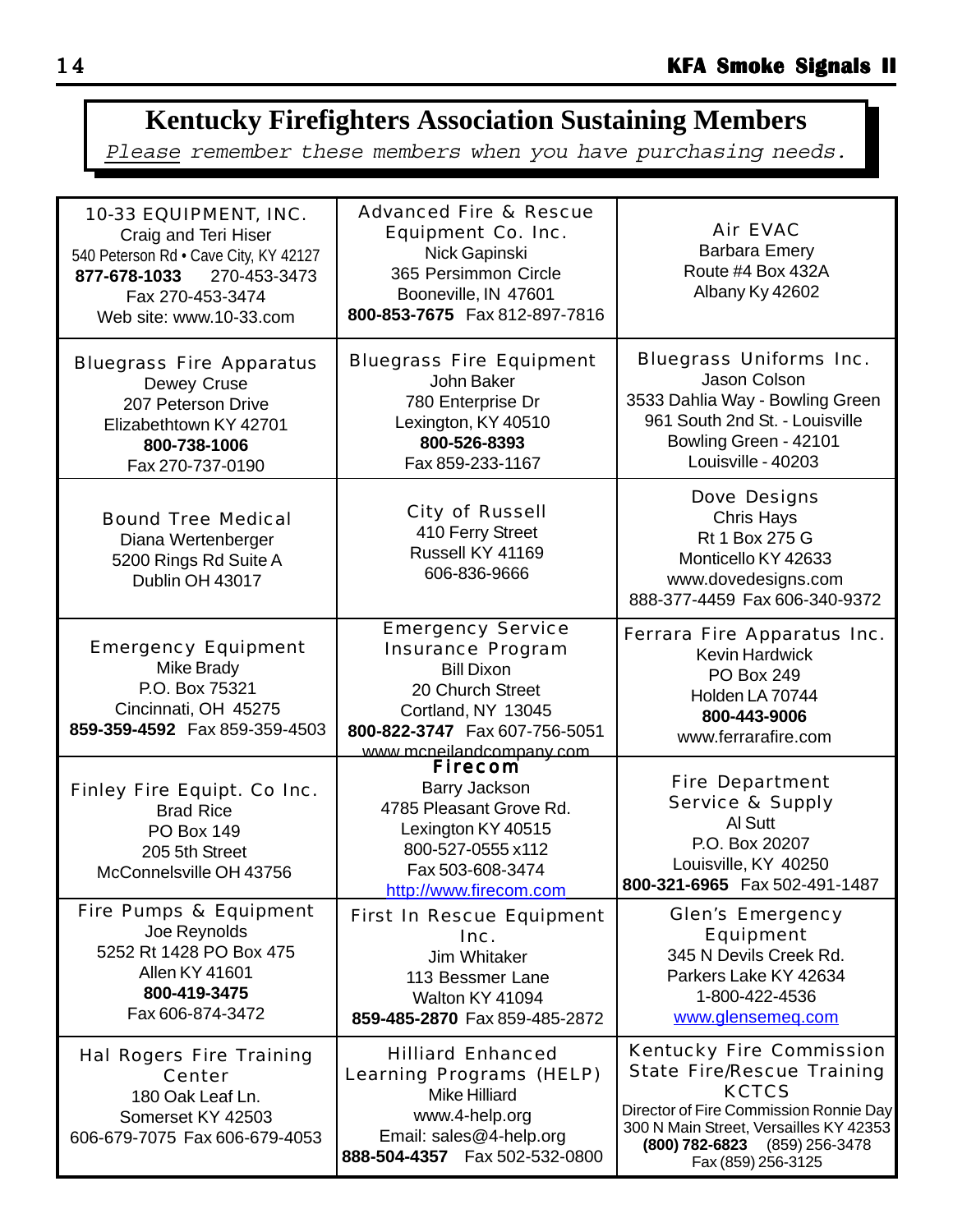# **Kentucky Firefighters Association Sustaining Members**

Please remember these members when you have purchasing needs.

| <b>Kentucky Public</b><br><b>Entity Programs / VFIS</b><br><b>Steve Sierveld</b><br>P.O. Box 17374 . Dixie Branch<br>Edgewood, KY 41017<br>800-753-6734    Fax 859-331-3734 | Lab - Tronics Inc.<br>511 34th Street<br>Catlettsburg KY 41129<br>606-739-4409<br>Fax 606-739-0023                                                   | Life Star Rescue Inc.<br>John Ryder, President<br>1171 Production Drive<br>Van Wert, OH 45891-9390<br>419-238-1459                                       |
|-----------------------------------------------------------------------------------------------------------------------------------------------------------------------------|------------------------------------------------------------------------------------------------------------------------------------------------------|----------------------------------------------------------------------------------------------------------------------------------------------------------|
| <b>Mountain Valley Insurance</b><br>Faye Rice<br>267 Terrell Lane, Suite A<br>Barbourville KY 40906<br>888-332-3205<br>Fax 606-546-4146                                     | <b>Orr Rapid Response</b><br><b>Michael Kidwell</b><br>11601 Interchange Drive<br>Louisville KY 40229                                                | <b>Provident Insurance</b><br>C.J. Bens<br>272 Alpha Drive<br>Pittsburgh PA 15238<br>800-447-0360 Fax 412-963-0415<br>Email: cbens@providentbenefits.com |
| <b>Public Entity Insurance</b><br><b>Michael Finke</b><br>2525 Harrodsburg Rd Suite 220<br>Lexington KY 40504<br>888-696-9620 Fax 859-296-4583<br>Email mfinke@roeding.com  | <b>Public Safety Equipment Co.</b><br>Inc.<br><b>Dennis Downes</b><br>9616 Seaton Brooke Lane<br>LouisvilleKY 40291<br>502-239-2006 Fax 502-239-3322 | <b>Safety USA</b><br>David Joels<br>4810 Poplar Place Drive Suite 200<br>Louisville KY 40213                                                             |
| <b>Service Plus</b><br><b>Specialty Vehicles</b><br>Jim Davis<br>P.O. Box 673<br>Winchester, KY 40392<br>859-744-5949 Fax 859-744-9141<br>Toll Free 866-294-3473            | <b>Siegel's Uniforms</b><br>Fred Levin<br>101 SE 4th Street<br>Evansville IN 47708<br>800-352-2555 Fax 812-425-2268                                  | <b>Summit Fire Apparatus</b><br>Joseph A. Messmer<br>11 Sperti Drive<br>Edgewood KY 41017                                                                |
| <b>Todd's Guns Police &amp; Fire</b><br>Sean Lawson<br>503 Spivey Lane<br>London KY 40701                                                                                   | <b>Summit Fire Apparatus</b><br>Joe Messmer<br>P.O. Box 17128<br>Edgewood, KY 41017<br>859-331-0360 Fax 859-331-0399                                 | Vehicle Systems Inc.<br>John H. Burns<br>629 Shelby Street<br>Lexington KY 40505<br>859-252-1377 800-444-FIRE (3473)<br>Fax 859-255-5536                 |
| <b>Vogelpohl Fire Equipment, Inc.</b><br>William Vogelpohl<br>2756 Circleport Drive<br>Erlanger, KY 41018<br>800-797-8317  Fax 859-282-1550                                 | <b>Wynn Fire Equipment</b><br>Charles & Kathy Wynn<br>P.O. Box 269<br>Woodbine, KY 40771<br>606-523-9269 Fax 606-523-0591                            | To advertise in this space<br>in the next issue of<br>Smoke Signals II<br>contact Woody Will<br>at 270-766-9946                                          |
| To advertise in this space<br>in the next issue of<br>Smoke Signals II<br>contact Woody Will<br>at 270-766-9946                                                             | <b>You could</b><br>advertise<br>Here!                                                                                                               | To advertise in this space<br>in the next issue of<br>Smoke Signals II<br>contact Woody Will<br>at 270-766-9946                                          |